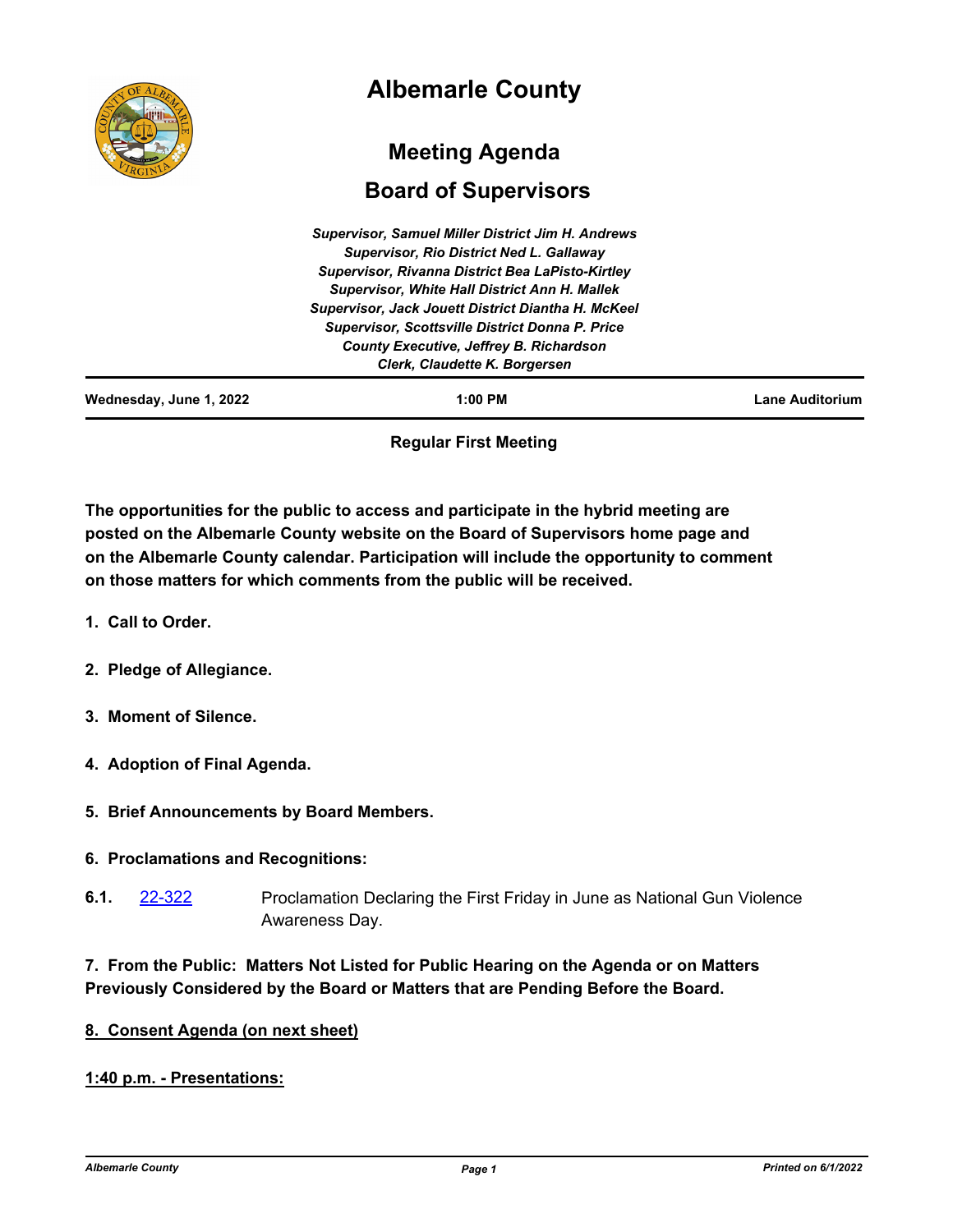| 9.              | 22-311 | Board-to-Board, A Quarterly Report from the Albemarle County School<br>Board to the Albemarle County Board of Supervisors.             |
|-----------------|--------|----------------------------------------------------------------------------------------------------------------------------------------|
|                 |        | (Graham Paige, Chair, School Board)                                                                                                    |
| 10 <sub>1</sub> | 22-306 | Regional Transit Vision Plan - Update.                                                                                                 |
|                 |        | (Kevin McDermott, Planning Manager/Lucinda Shannon, Transportation Planning<br>Manager, Thomas Jefferson Planning District Commission) |

## **2:30 p.m. - Recess**

#### **2:45 p.m. - Presentations (continued):**

**11.** [22-315](http://albemarle.legistar.com/gateway.aspx?m=l&id=/matter.aspx?key=7059) Comprehensive Plan Land Use Buildout Analysis.

*(Rachel Falkenstein, Planning Manager)*

## **3:45 p.m. - Action Item:**

**12.** [22-300](http://albemarle.legistar.com/gateway.aspx?m=l&id=/matter.aspx?key=7044) Smart Scale Applications.

*(Jessica Hersh-Ballering, Principal Transportation Planner/Kevin McDermott)*

### **13. 4:30 p.m. - Closed Meeting.**

*Closed Meeting pursuant to Section 2.2-3711(A) of the Code of Virginia:*

- *• Under Subsection (1) to discuss and consider appointments to various boards and commissions; and*
- *• Under Subsection (8) to consult with legal counsel employed or retained by the County regarding specific legal matters involving recently effective changes in state enabling law regarding local government personnel administration, and requiring the provision of legal advice.*

*\*Closed meeting motion subject to change\**

#### **14. Certify Closed Meeting.**

## **15. Boards and Commissions:**

**15.1.** [22-325](http://albemarle.legistar.com/gateway.aspx?m=l&id=/matter.aspx?key=7069) Vacancies and Appointments.

*(Travis Morris)*

#### **6:00 p.m.**

#### **16. From the County Executive: Report on Matters Not Listed on the Agenda.**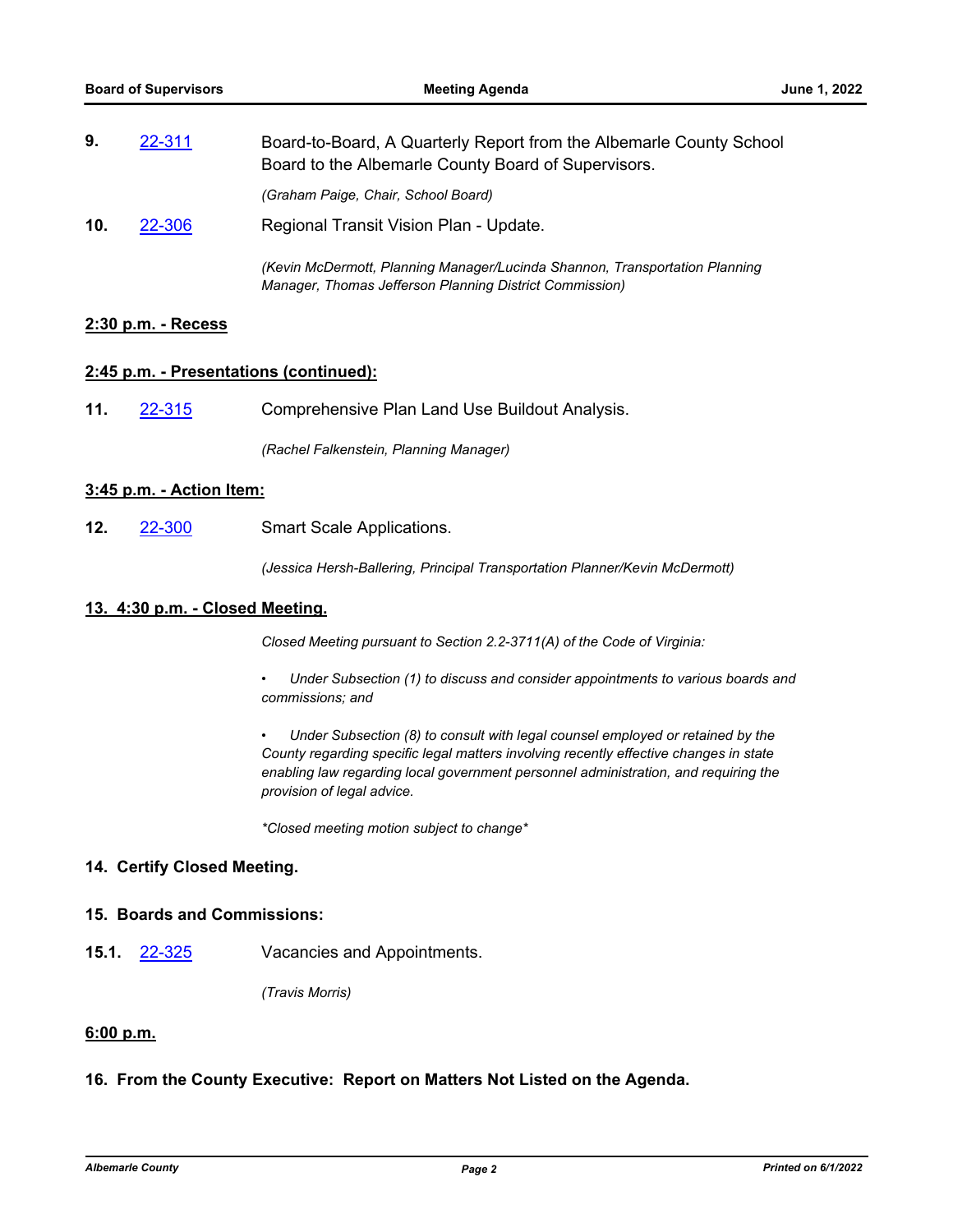# **17. From the Public: Matters Not Listed for Public Hearing on the Agenda or on Matters Previously Considered by the Board or Matters that are Pending Before the Board.**

## **Public Hearings:**

ZMA202100012 Skyline Ridge. PROJECT: ZMA202100012 Skyline Ridge Apartments (Digital) – Zoning Map Amendment MAGISTERIAL DISTRICT: Jack Jouett TAX MAP/PARCEL: 060000000040C8 LOCATION: Colonnade Dr, approximately 1200 linear feet south of the intersection of Colonnade Drive and Ivy Road (Route 250) PROPOSAL: Zoning map amendment (ZMA) to amend the preserved steep slopes within the previously approved development area for the Skyline Ridge project. ZONING: R15 Residential – 15 units/acre PROFFERS: No ENTRANCE CORRIDOR: No OVERLAY DISTRICT: Airport Impact Area, Steep Slope Overlay COMPREHENSIVE PLAN: (1) Urban Density Residential – residential (6.01-34 units/acre); supporting uses such as places of worship, schools, public and institutional uses, neighborhood scale commercial, office and service uses. (2) Parks and Green Systems – parks, playgrounds, play fields, greenways, trails, paths, recreational facilities and equipment, plazas, outdoor sitting areas, natural areas, preservation of stream buffers, floodplains and steep slopes adjacent to rivers and streams in Neighborhood 6 – Western Neighborhoods Master Plan. **18.** [22-303](http://albemarle.legistar.com/gateway.aspx?m=l&id=/matter.aspx?key=7047)

*(Ben Holt, Senior Planner)*

**19.** [22-301](http://albemarle.legistar.com/gateway.aspx?m=l&id=/matter.aspx?key=7045)

ZMA2021-00006 Maplewood. PROJECT: ZMA2021-00006 Maplewood MAGISTERIAL DISTRICT: Rivanna TAX MAP/PARCEL(S): 046B4000000400 LOCATION: Vacant parcel at the intersection of Proffit Rd and Worth Crossing, behind Walgreens and Advanced Auto Parts PROPOSAL: Rezone property from C-1 Commercial to Planned Residential Development. PETITION: Rezone approximately 3.41 acres from C-1 Commercial which allows retail sales and service and residential by special use permit (15 units/ acre) to Planned Residential Development (PRD), which allows residential uses (maximum of 35 units/acre) with limited commercial uses. A maximum of 102 residential dwelling units are proposed for a gross density of 30 units/acre. ZONING: C-1 Commercial which allows retail sales and service; residential by special use permit (15 units/ acre) OVERLAY DISTRICTS: AIA - Airport Impact Area, EC - Entrance Corridor, Managed Steep Slopes PROFFERS: No COMPREHENSIVE PLAN: Community Center – commercial, retail, employment uses with supporting residential (6.01 – 34 units/acre); Urban Mixed Use (in Centers) – retail, residential, commercial, employment, office, institutional, and open space in the Hollymead Community of the Places29 Master Plan.

*(Ben Holt)*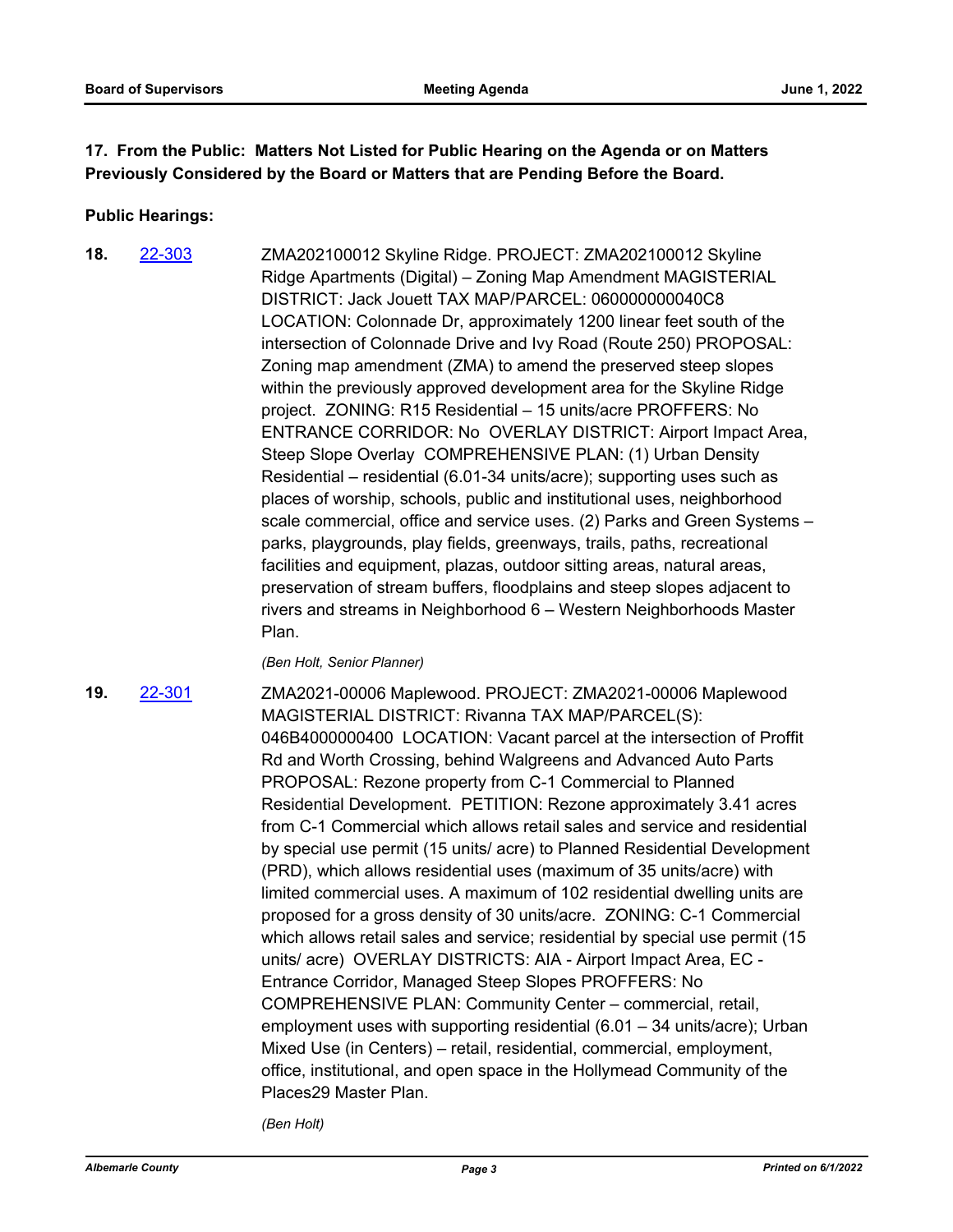| 20. | 22-307 | Rivanna Water & Sewer Authority Extension. To receive public comment       |
|-----|--------|----------------------------------------------------------------------------|
|     |        | on a proposed Concurrent Resolution of the City Council of the City of     |
|     |        | Charlottesville and the Board of Supervisors of the County of Albemarle to |
|     |        | extend the existence of the Rivanna Water and Sewer Authority for an       |
|     |        | additional fifty years.                                                    |
|     |        |                                                                            |

*(Lance Stewart, Director, Facilities and Environmental Services)*

Ordinance to Amend County Code Chapter 2, Administration, to Increase the Compensation of the Board of Supervisors. To receive public comment on its intent to adopt an ordinance to amend County Code Chapter 2, Administration, by amending Section 2-202, Compensation of Board of Supervisors, to increase the compensation of the members of the Board of Supervisors by an inflation factor of 10.0% effective July 1, 2022 from \$17,311.00 per annum to \$19,042.00 per annum. **21.** [22-320](http://albemarle.legistar.com/gateway.aspx?m=l&id=/matter.aspx?key=7064)

*(Cynthia Hudson)*

- **22. From the Board: Committee Reports and Matters Not Listed on the Agenda.**
- **23. Adjourn to June 15, 2022, 1:00 p.m., Lane Auditorium.**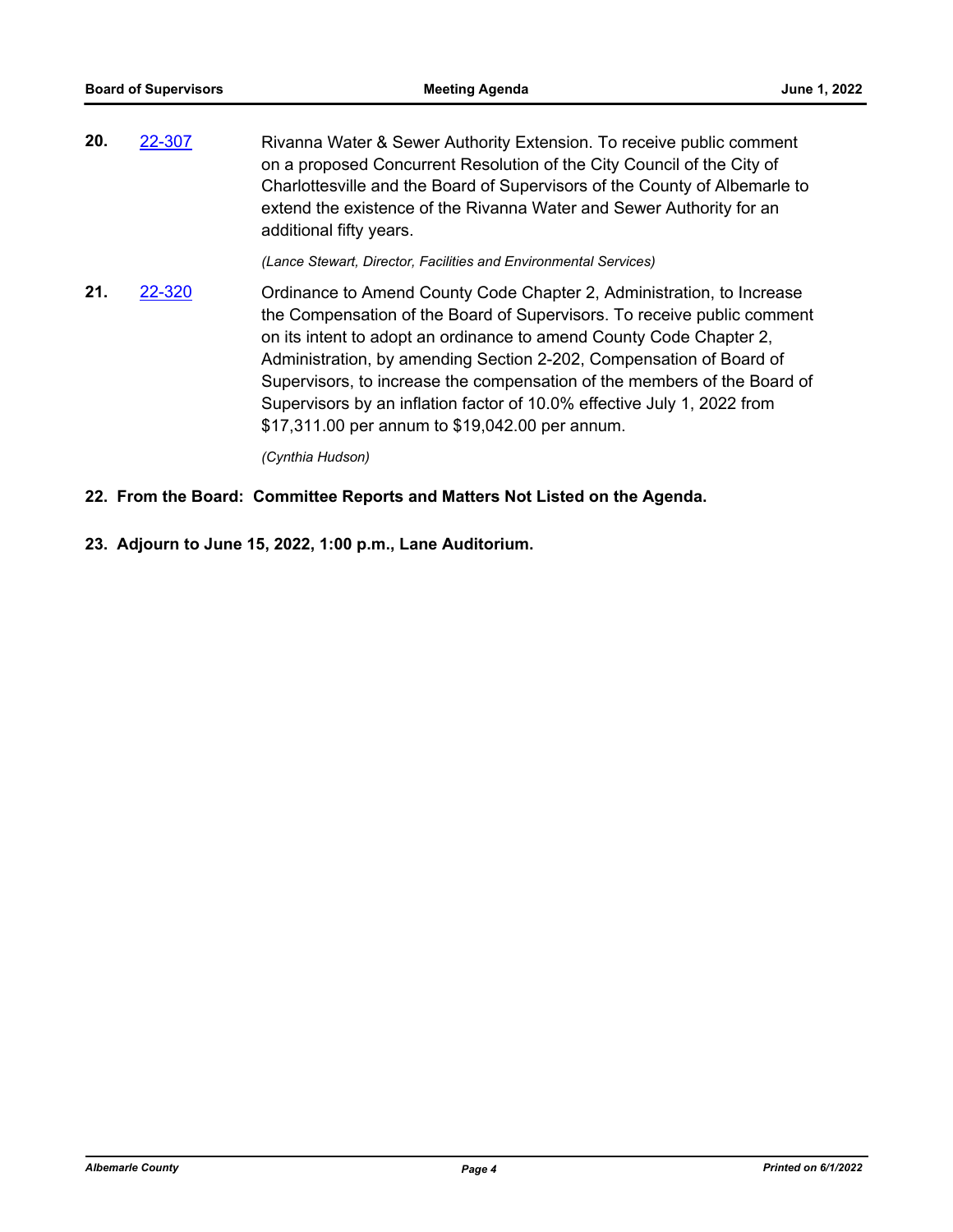## **CONSENT AGENDA**

# **8. FOR APPROVAL (by recorded vote):**

| 8.1. | 22-321 | Approval of Minutes: September 16 and October 7, 2020.                                  |
|------|--------|-----------------------------------------------------------------------------------------|
| 8.2. | 22-305 | Fiscal Year 2022 Appropriations.                                                        |
| 8.3. | 22-310 | (Andy Bowman)<br>Appointment of Replacement Assistant Fire Marshal.                     |
| 8.4. | 22-309 | (Howard Lagomarsino)<br>Boundary Line Adjustment - Courts Project.<br>(Blake Abplanalp) |

# **8. FOR INFORMATION (no vote necessary):**

**8.5.** [22-316](http://albemarle.legistar.com/gateway.aspx?m=l&id=/matter.aspx?key=7060) FY 22 Third Quarter Financial Report.

*(Andy Bowman)*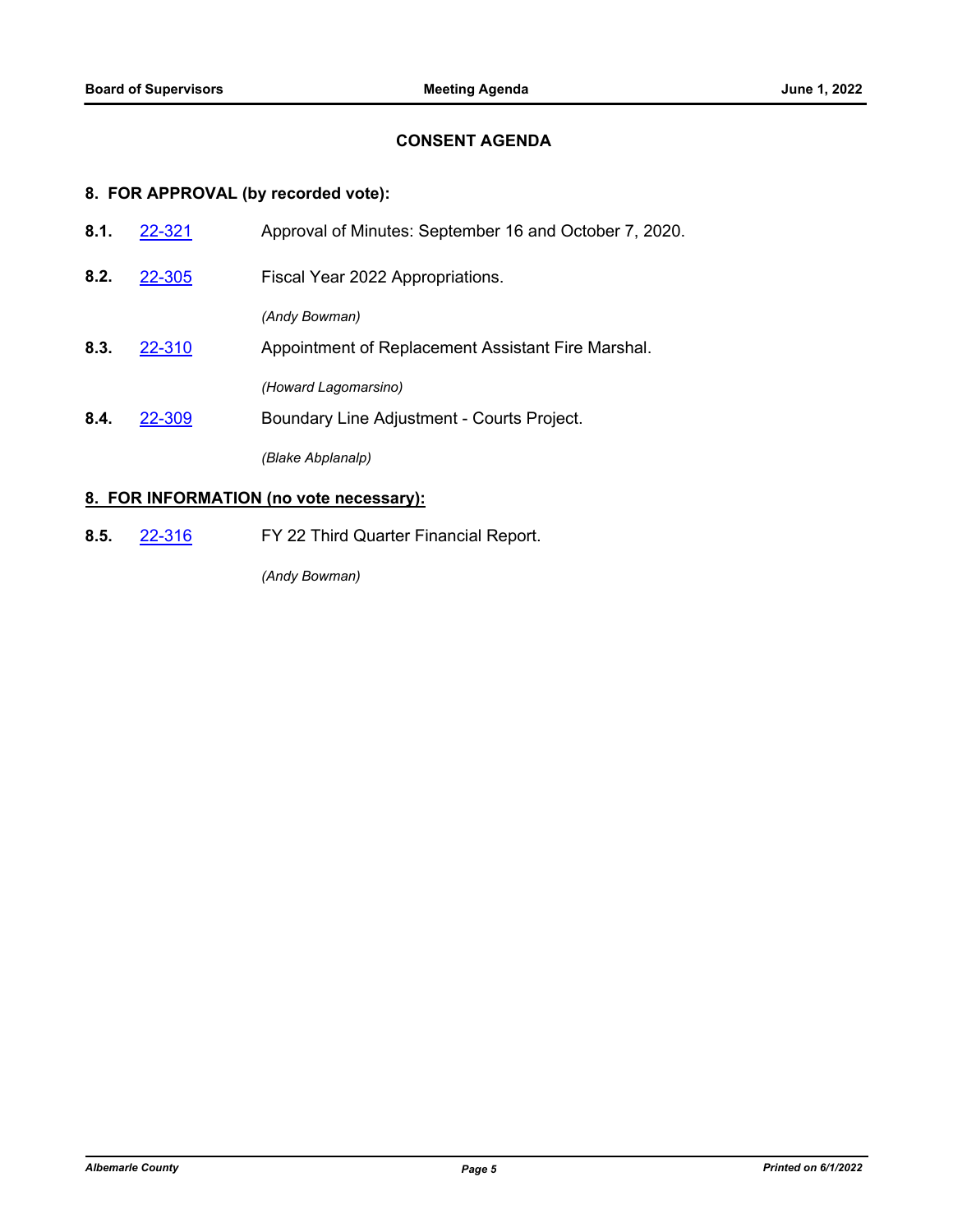Thank you for attending today's public hearing. During the 2022 Calendar Year, the Chair is Donna P. Price and the Vice-Chair is Bea LaPisto-Kirtley.

During the time set aside for "From the Public: Matters Not Listed for Public Hearing on the Agenda or on Matters Previously Considered by the Board or Matters that are Pending Before the Board" ("From the Public"), individuals may address the Board of Supervisors concerning matters previously considered by the Board or matters that are pending before the Board. Up to 10 persons may speak during each "From the Public" session. The 10 speakers are determined on a first-come, first-served basis. Each speaker may speak for up to three minutes and at only one "From the Public" session at each meeting.

During Public Hearings, the Board will only acknowledge speakers addressing the item listed for Public Hearing. Speakers are limited to one appearance of three minutes per public hearing item. Applicants are limited to a ten-minute presentation of their proposal and are allowed a five-minute rebuttal at the close of the public hearing.

Speaker may include a presentation, provided that the presentation is received by the Clerk at least 48 hours before the meeting.

To speak during Public Hearings and "From the Public" Albemarle County community members may sign up online in advance of the meeting at https://albemarle.legistar.com/Calendar.aspx. Click on eComment for the select meeting. To create an account, click on the sign-up link at the top right corner of the eComment webpage. Residents who are unable to sign up in advance of the meeting may do so during the meeting either through the webinar chat or in person, provided there are remaining slots available. If you require assistance, please contact the clerk's office at clerk@albemarle.org or call 434-296-5843.

Please visit the Participation Guide for Public Meetings on the Albemarle County Board of Supervisors webpage for instructions on how to join the meeting virtually.

Time keeping is conducted by the Clerk. In order to give all speakers equal treatment and courtesy, the Board requests that speakers adhere to the following guidelines:

Time keeping is conducted through a timer and a light system at the podium. The green light will go on when you begin speaking and this begins your allotted time; a yellow light indicates you have one minute to finish your comment; a red light indicates your time has expired. In order to give all speakers equal treatment and courtesy, the Board requests that speakers adhere to the following guidelines:

- When called to the speaker's podium, state your name and magisterial district
- Address comments directly to the Board as a whole
- Give written statements and other supporting material to the Clerk
- If you represent a group or organization, you may ask others present to raise their hands and be recognized
- If you exceed your allotted time, you will be asked to end your comments
- If a speaker does not use all allocated time, the unused time may not be shared with another speaker
- Speakers are permitted one opportunity to comment during each of the public comment periods per meeting
- Back-and-forth debate is prohibited
- Do not speak from your seat or out of turn
- Persons in the audience are encouraged to raise their hands to indicate their support or opposition to speakers at the podium or any item during the meeting
- Please refrain from applause and other forms of approval or disapproval, as a courtesy to each speaker
- Signs are permitted in the meeting room so long as they are not attached to any stick or pole and do not obstruct the view of persons attending the meeting

**All comments are live streamed, recorded and published on the Albemarle County website. Please turn all devise notifications to vibrate.**